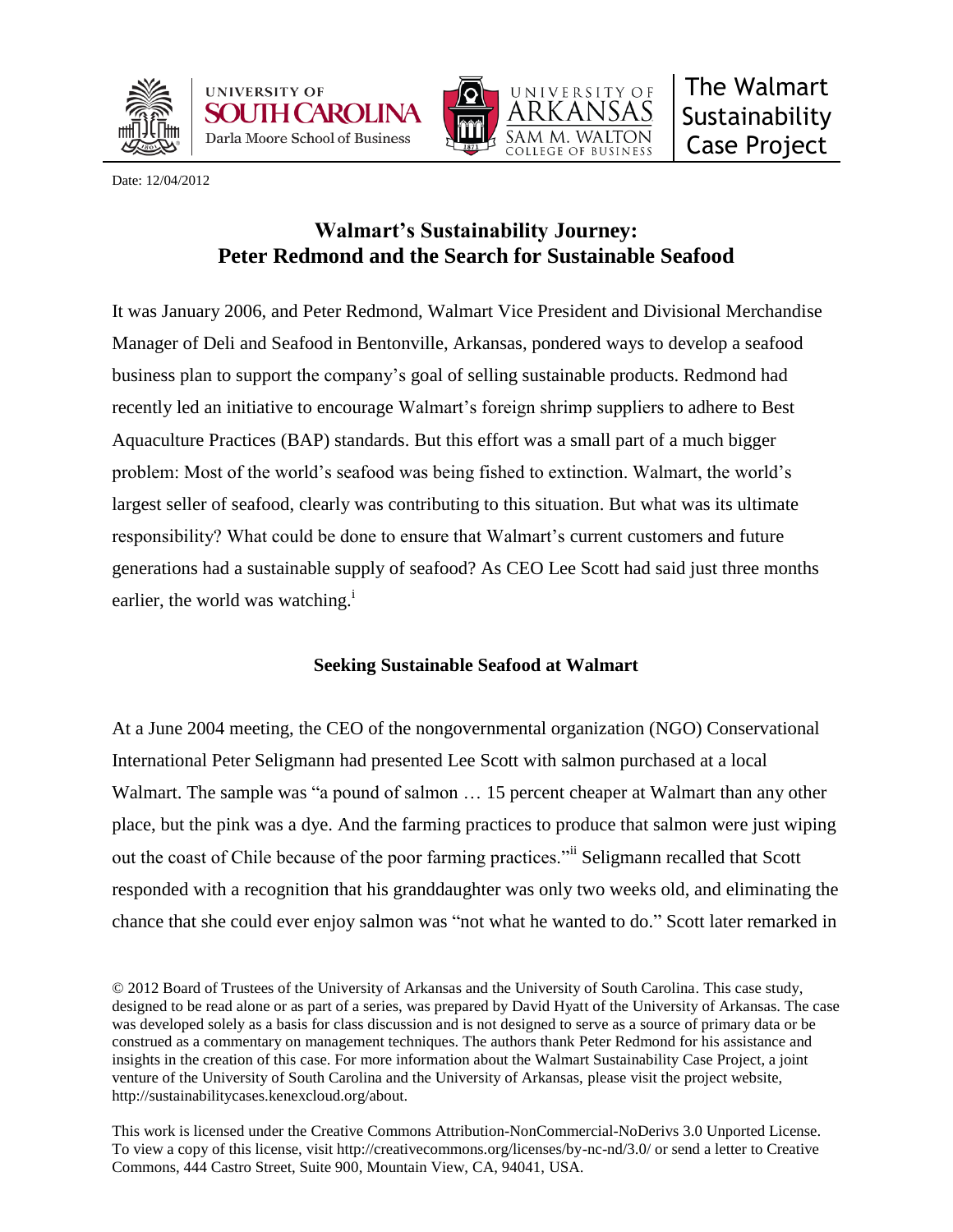an interview that "as you become a grandparent—I have a granddaughter—you just also become more thoughtful about what will the world look like that she inherits."<sup>iii</sup>

Redmond similarly recalled that early conversations about sustainability clearly reflected Scott's concern for sustainable seafood:

I will always remember that first meeting that I had with him on sustainability, and his comment that the color of money is always going to be green. And he laid that out in two ways. First, it's just the right thing to do; but second it was a very savvy move because, if we align ourselves now correctly, five or ten years down the road, this will pay off from the business point of view. Our corporate footprint was a big one; so wherever we left it, he wanted to make sure that we left it a better place.

So with that, he basically just laid out a very broad plan of what he wanted us to do and how the three goals [energy, waste and products] would be drawn up. And then within sustainable products, seafood emerged immediately for him as one of the major areas that he wanted to see improvement on quickly.

With the support and direction of his CEO, Redmond began working with Seligmann and his team at Conservation International to expand the conversation about sustainable seafood and determine a path forward.

In October 2005, following a year of intense listening and experimentation, Scott publicly announced a new sustainability vision for Walmart. Because of Walmart's size and scope, Scott told listeners, the company was uniquely positioned to have a positive impact on the world. He proclaimed three sustainability goals: (1) to be supplied 100% by renewable energy, (2) to create zero waste, and (3) to sell products that sustain the world's resources and environment. Scott also acknowledged, "These goals are both ambitious and aspirational, and I'm not sure how to achieve them ... at least not yet."iv Not surprisingly, public reaction was mixed, but overall, the response was best summed up in the words of Lee Scott himself: "We will not be measured by our aspirations. We will be measured by our actions."<sup>v</sup>

Andy Ruben, Vice President of Strategy and Sustainability, was the person charged with making sure that Scott's vision became action and then results. Using some early successes in Walmart's sustainability program as a foundation, Ruben came to realize the importance of employing a bottom-up approach in sustainability strategy development and implementation, involving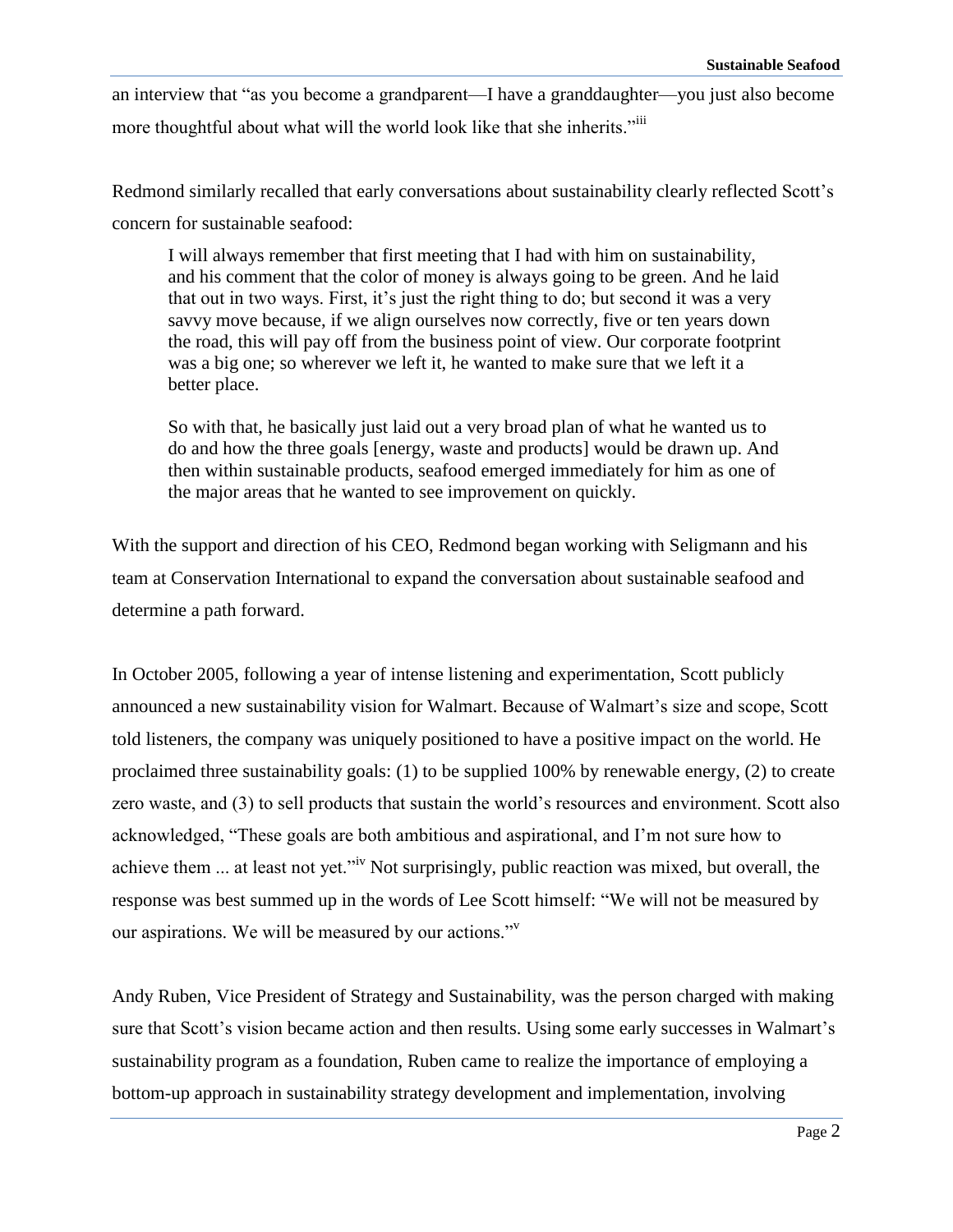external stakeholders to garner valuable insights, and creating an atmosphere in which sustainability could be engrained in the corporate culture.<sup>vi</sup> But Redmond also recalled the difficulty of the task:

Andy had one of the hardest jobs of anyone because he had to take Lee's vision and translate that vision into a natural working prototype that you could use to convince the business units. In companies, usually the top says it, but the bottom does it. And it was Andy's job, especially in a role that had never been done before, to actually go out and make sure that happened.<sup>vii</sup>

The prototypes Ruben had in mind featured 14 Sustainable Value Networks that would be responsible for identifying opportunities and implementing changes to meet the environmental goals that Scott had set forth. (See Exhibit 1.) Each network included Walmart associates and suppliers, along with external stakeholders such as academics, governmental organizations, and NGOs, including both environmental and research groups. (See Exhibit 2.) Ruben's vision also involved making sustainability an integral part of Walmart's culture, so the networks were led by captains—senior-level managers from Sam's Club or Walmart. Instead of creating new positions to lead the sustainability initiatives, the network captains assumed their leadership role as an extension of their existing responsibilities. Through guidance in each network, Walmart aimed for measureable progress toward achieving its sustainability goals.

The network structure also reflected an emerging realization: The retail giant needed to reach outside of its vast organization and seek the expertise of supply chain partners and other stakeholder groups to reach its goals. Initially, the network looked to members, stakeholders, and subject-matter experts to understand key issues and identify opportunities to achieve measureable progress. Redmond recalled how Walmart's Seafood network coalesced, largely due to the retailer's power as a convener:

The Seafood network evolved: First we had Conservation International; then we had the Marine Stewardship Council; then we had the Global Aquaculture Alliance. Then we asked a couple of suppliers to get involved and we had someone from Walmart International. By the time we had officially decided on a network structure, we had about half of it in place. So we had NGOs, we had industry; we had just about everybody you could have involved in it.

Now, if you put people from NGOs in a room and then you add an industry person in the room, they're liable to just not talk to each other. But then if you add the backdrop of Walmart organizing the meeting, they tend to work together and not necessarily just because the NGO or the industry person thinks they'll get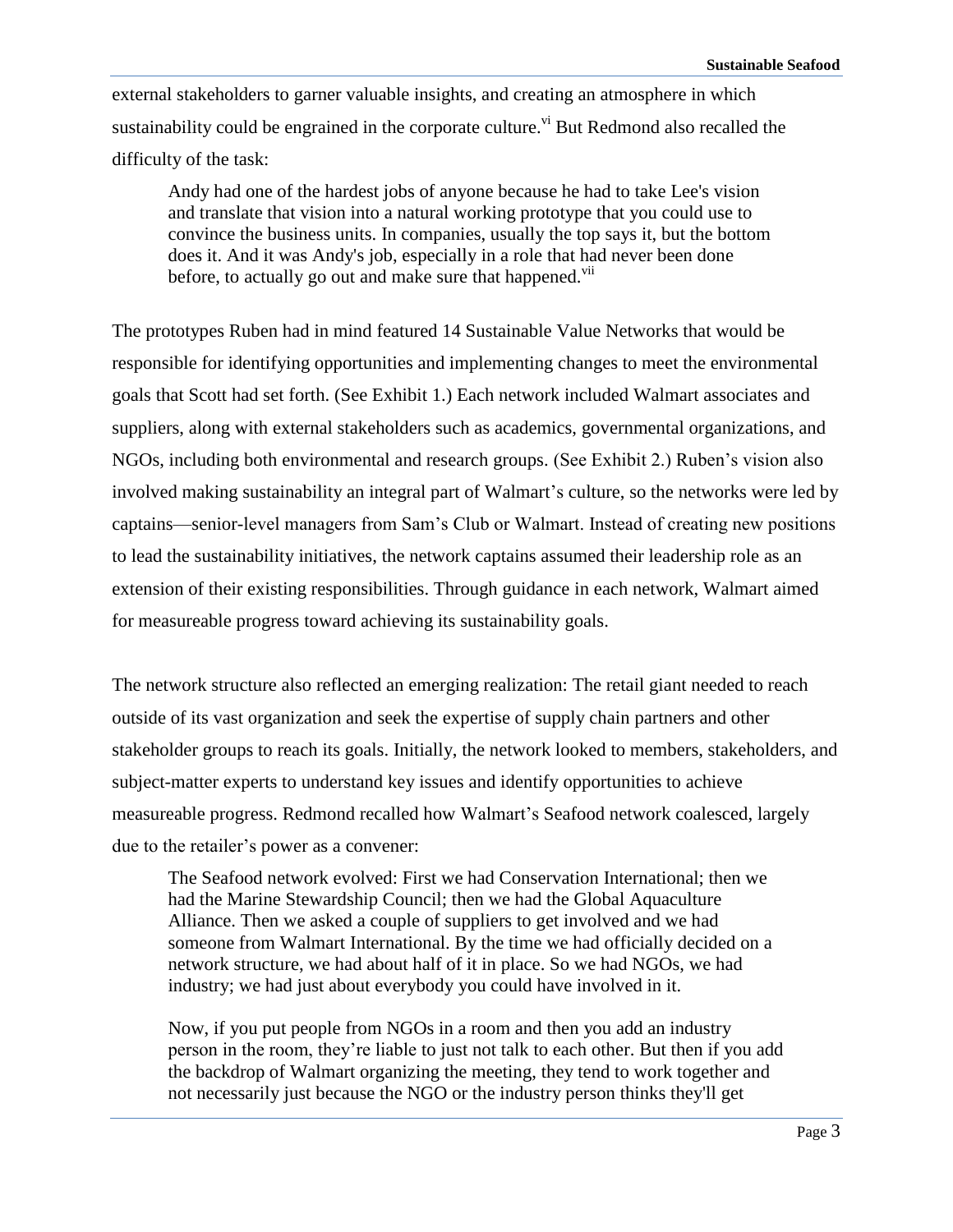business out of it. This is true for NGOs that normally don't like to work with business. I can remember the person from Greenpeace being totally excited and saying, "I always thought I'd be at Walmart's corporate office. I thought I'd be rappelling down the front of it with a banner." This shows the power of Walmart's approach: You create a bigger platform when you bring all of the stakeholders in to discuss what needs to be done.

Members of the network would meet and examine the entire value chain for environmental impacts, then identify potential changes in the business practices that might lead to the sustainability goals. It was in one of these meetings, coordinated by the sustainability consultancy Blu Skye, Redmond (as network captain) and the seafood team became closely acquainted with the unique challenges associated with sustainable seafood. Estimates indicated that 75% of the world's fish stock was depleted.<sup>viii</sup> Dire predictions indicated that every species of wild seafood would collapse within 50 years due to climate change and overfishing.<sup>ix</sup> Other reports revealed that the fishing industry itself was harmful to the environment, due to the large amount of fuel fishing boats used while searching for the dwindling stocks of fish.<sup>x</sup> Aquaculture, or fish farming, helped supplement the supply, but it had its own set of sustainability problems. As the world population continued to grow and 2.8 billion people ate fish as their primary source of protein,<sup>xi</sup> the situation seemed increasingly dire. This was startling news for Redmond, despite his knowledge that demand for seafood at Walmart had increased notably.

#### **From Vision to Action**

The nascent and growing Seafood network led by Redmond first tackled the problem of shrimp, the top seafood in the United States,<sup>xii</sup> which accounted for 80 million pounds of Walmart's "footprint." Work in this area featured partnerships with the Global Aquaculture Alliance (GAA) and Aquaculture Certification Council, Inc. (ACC), designed to certify that international shrimp suppliers adhered to a set of standards for farm-raised products. Independent third parties served to verify that farming practices were consistent with common criteria, or Best Aquaculture Practices (BAP). The November 2005 announcement of Walmart's adherence to this scheme was generally well received in the environmental community, especially because it integrated a multistakeholder network that included several NGOs. Yet some critics, including the Mangrove Alliance Project, complained that the standards lacked credibility because they were developed by the industry itself<sup>xiii</sup> and might just make the situation worse: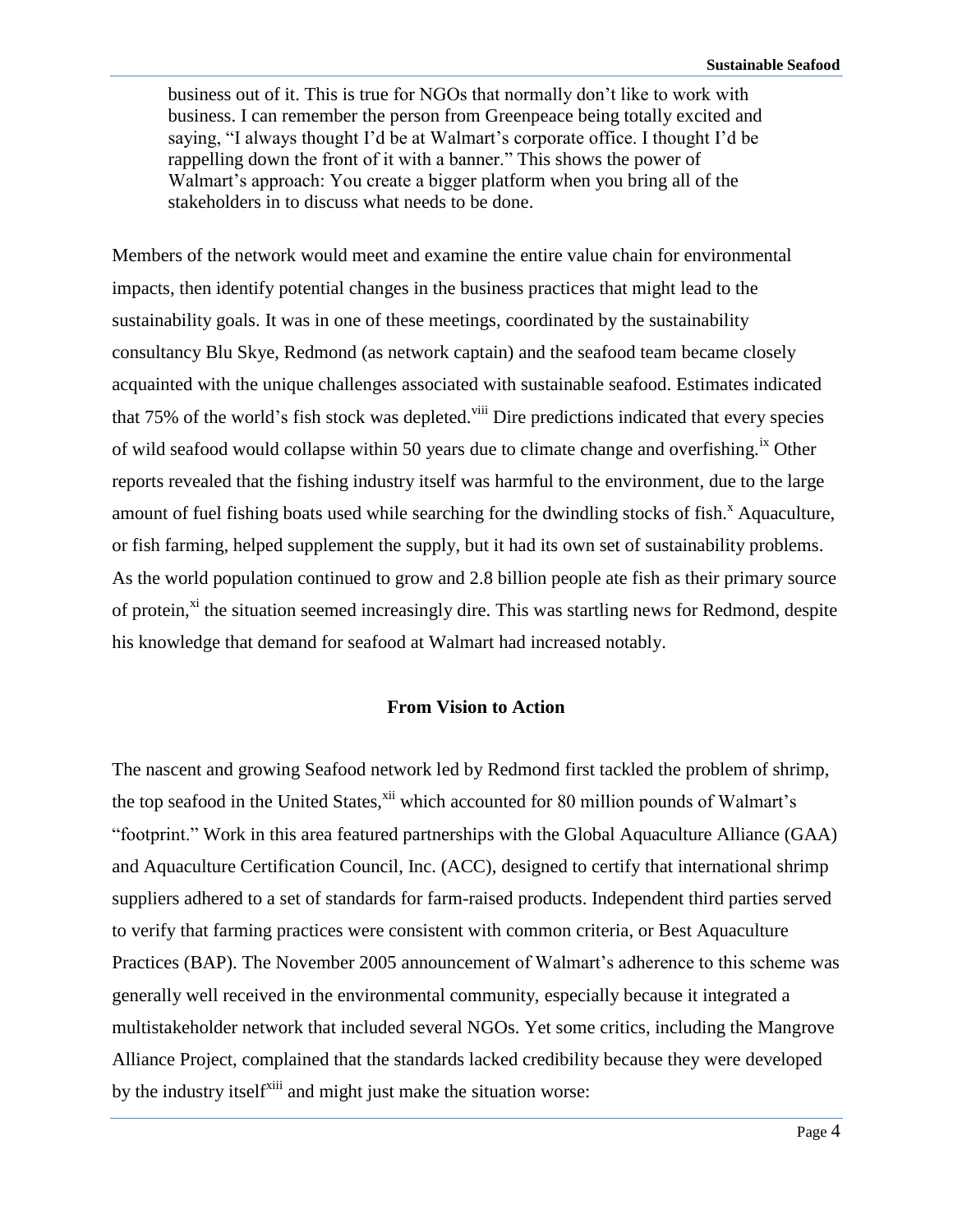This certification program involving Wal-Mart and the Global Aquaculture Alliance Is Not Endorsed by MAP.… This whole plan needs closer scrutiny and involvement by the local communities and NGOs working in the regions where shrimp farming is taking place. Not only is this type of certification plan dreamed up by the very industry it aims to benefit, but also this plan will further confuse the consumer public making our global efforts to curb that destructive appetite more difficult.<sup>xiv</sup>

For Redmond, this anticipated criticism failed to reflect the true progress made. He believed that Walmart's demands had tightened the BAP standards, rather than making them less restrictive. According to the GAA, Walmart had asked Conservation International to examine the BAP program and recommend improvements before signing on, and the recommendations resulted in better defined protections for wetlands, more attention to fishmeal use, and greater transparency in the standards development process. $^{xy}$  But still, he realized that some interest groups would find no solution acceptable, other than not selling seafood at all:

So we knew that no matter how good these programs were, we would get a portion of people that would say, "Oh, yeah, well, they're either doing this for cover, or they're doing it and these are terrible schemes."… When you look at the Mangrove Restoration Project,… their goal is to protect the localized communities and things like that. So I think the real answer for them would be not to farm in those areas. And so you've got that classic clash of developing world or emerging world versus first world. We, from a Walmart point of view, had to get product, and from their point of view just having a certification program wasn't going be good enough; there were 300 or 400 criteria above and beyond that, and one of them was to stop farming.

Although the BAP standard creation was driven by Walmart, other standards also existed for other types of seafood. Two Seafood network members, the World Wildlife Fund and Conservation International, were particularly interested in the Marine Stewardship Council's (MSC) certification for wild-caught fish. The MSC was an international NGO that emerged from a joint effort by Unilever and the World Wildlife Fund in 1997 to develop a market-based labeling scheme for fisheries. The MSC standards for labeling were consistent with the United Nations' Food and Agriculture Organization's *Code of Conduct for Responsible Fisheries*, developed through a multistakeholder process. Its governance bodies—the Board of Trustees, Technical Advisory Board, and Stakeholder Council—included representatives from industry, environmental groups, and scientific communities, across various geographical regions.<sup>xvi</sup> The MSC did not actually certify fisheries but instead provided the standards and framework that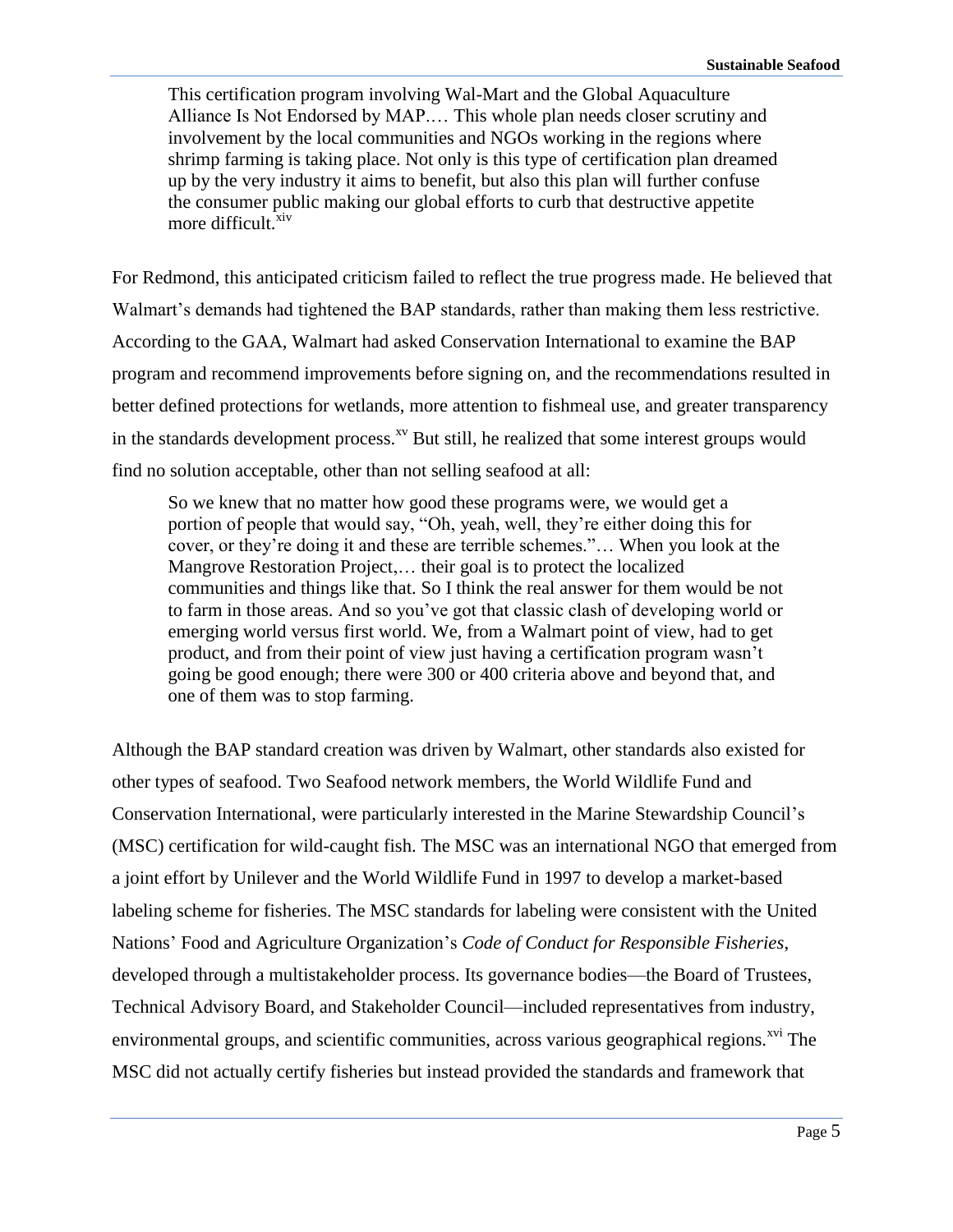third parties could use to provide certification. Finally, the MSC allowed its label to be placed on fish that came from the fisheries thus certified.

But third-party certification regimes had problems too, including determining the best way to audit certifiers. In MSC's case, deeper concerns entailed its very right to function as a governance mechanism. European governments argued that the MSC, a non-state entity, had no mandate or experience to govern common-pool resources, such as fish stocks. The certification program thus might represent a trade barrier. Operationally, the market-based system that required fisheries to pay for the cost of certification might encourage them to seek low cost/low quality certifiers. As more retailers required the MSC label, the MSC also would be pressured to supply the demanded amount of fish through its certification process, which would weaken the entire system. There were also problems with determining whether the MSC was having any actual impact on fisheries' sustainability. Complicating factors specific to fisheries, including the migratory patterns of many fish stocks, made the assessment even more difficult. Finally, the MSC standards seemed to favor industries in developed countries, where slack resources were available to absorb the costs of comprehensive certification assessments.<sup>xvii</sup>

### **Assessing the Opportunity**

Redmond, as the Seafood network captain, contemplated what to do. Certification had emerged as the most prominent initiative in the value network,<sup>xviii</sup> and any solution seemed likely to involve some third-party verification; otherwise, how could Walmart know about the long-term sustainability of the seafood it sourced? To Redmond, maintaining a consistent supply was the biggest challenge, especially considering the company's growing seafood business. At the same time, he needed to avoid increasing the cost of seafood for consumers. Recalling Scott's insistence on seafood as a priority, Redmond reflected:

That was somewhat alarming for me because at that time my role was all about procuring. I had three buyers, but we had a lot complexity in our business. So now we had the added emphasis of doing that in a sustainable manner.… The buyers were critical because their metrics were all driven around their numbers.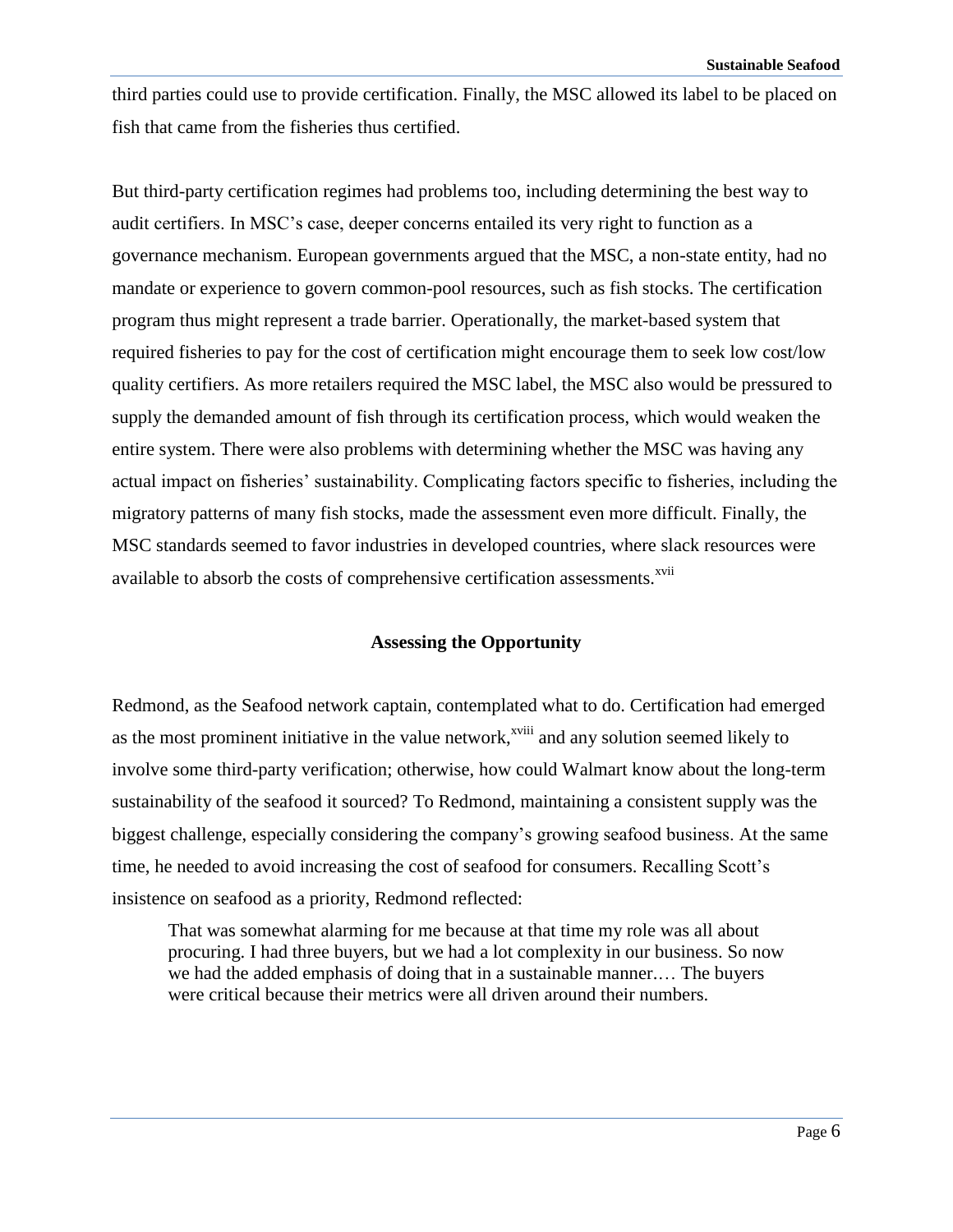Although Walmart had considerable purchasing power, Redmond wondered what impact it could really make and to what extent it was Walmart's responsibility to shape the future of this global common good—that is, of the world's fish stock.

Complicating the matter, some countries were unwilling to curb demand for endangered fish species. Other nations, especially less developed countries, were unable or poorly equipped to regulate fisheries. Even with Walmart's unique size and market power, how could it make a difference where international pressure already had failed?

And then in the end, would consumers care? At present, consumers in developed countries were the only ones calling for eco-labels, and they were confused by the labels they saw in stores. Nor were they the only ones: "Difficulties are raised by the number of certification programs, although the programs themselves are good things. However, the number confuses retailers and confuses suppliers."<sup>xix</sup>

Redmond kept coming back to a foundational question: How much was enough? Third-party certification of sustainable practices certainly seemed like a reasonable response, but maybe Walmart should do even more. After all, certification would not solve the problem of sustainable supply. What was, and what should be, expected of a firm of Walmart's vast size? Moreover, what ultimately could it realistically deliver? But Redmond also knew that some action was necessary: "Current generations are the stewards of the oceans. Therefore, change is essential."<sup>xx</sup>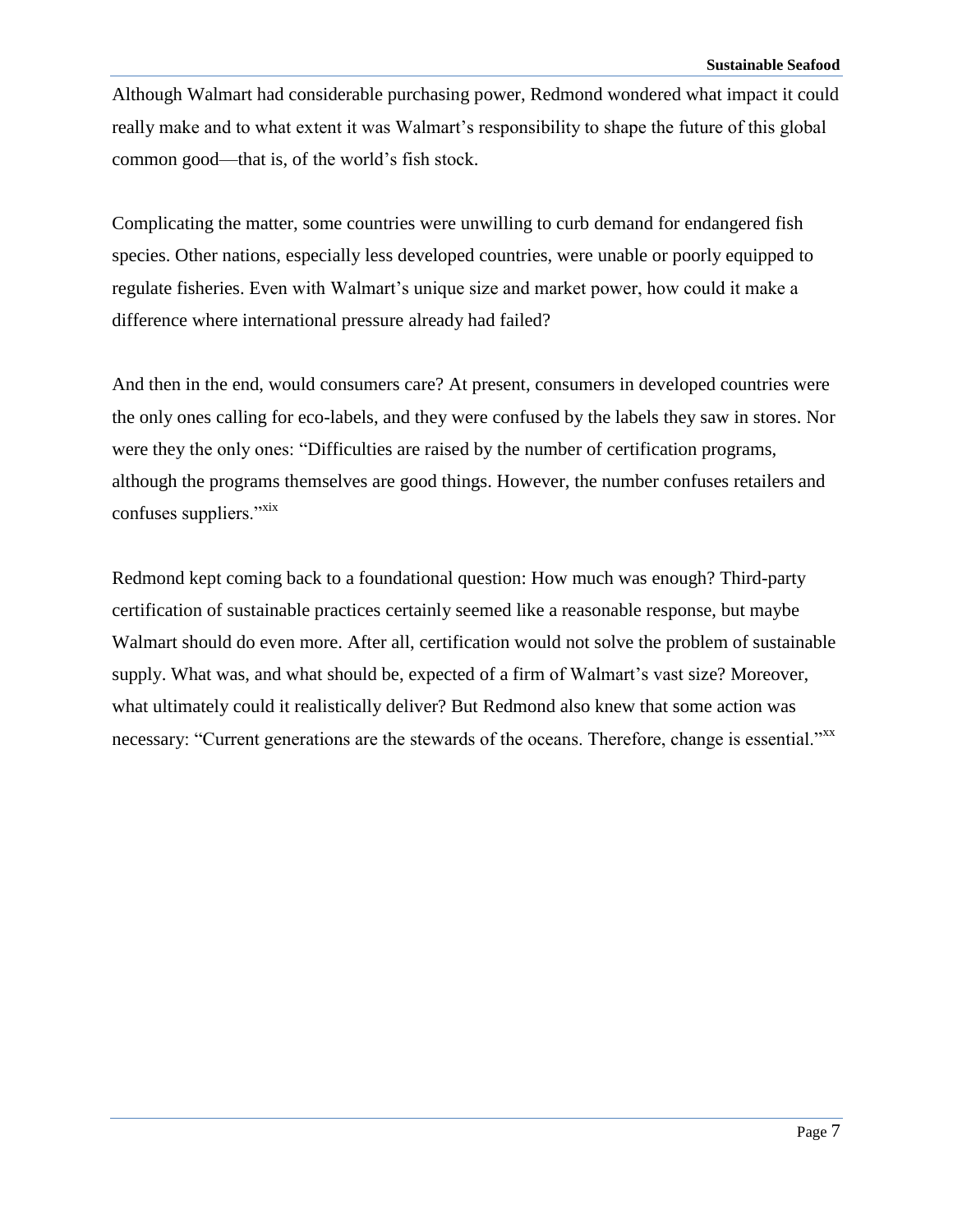

## **Exhibit 1: Sustainable Value Networks**